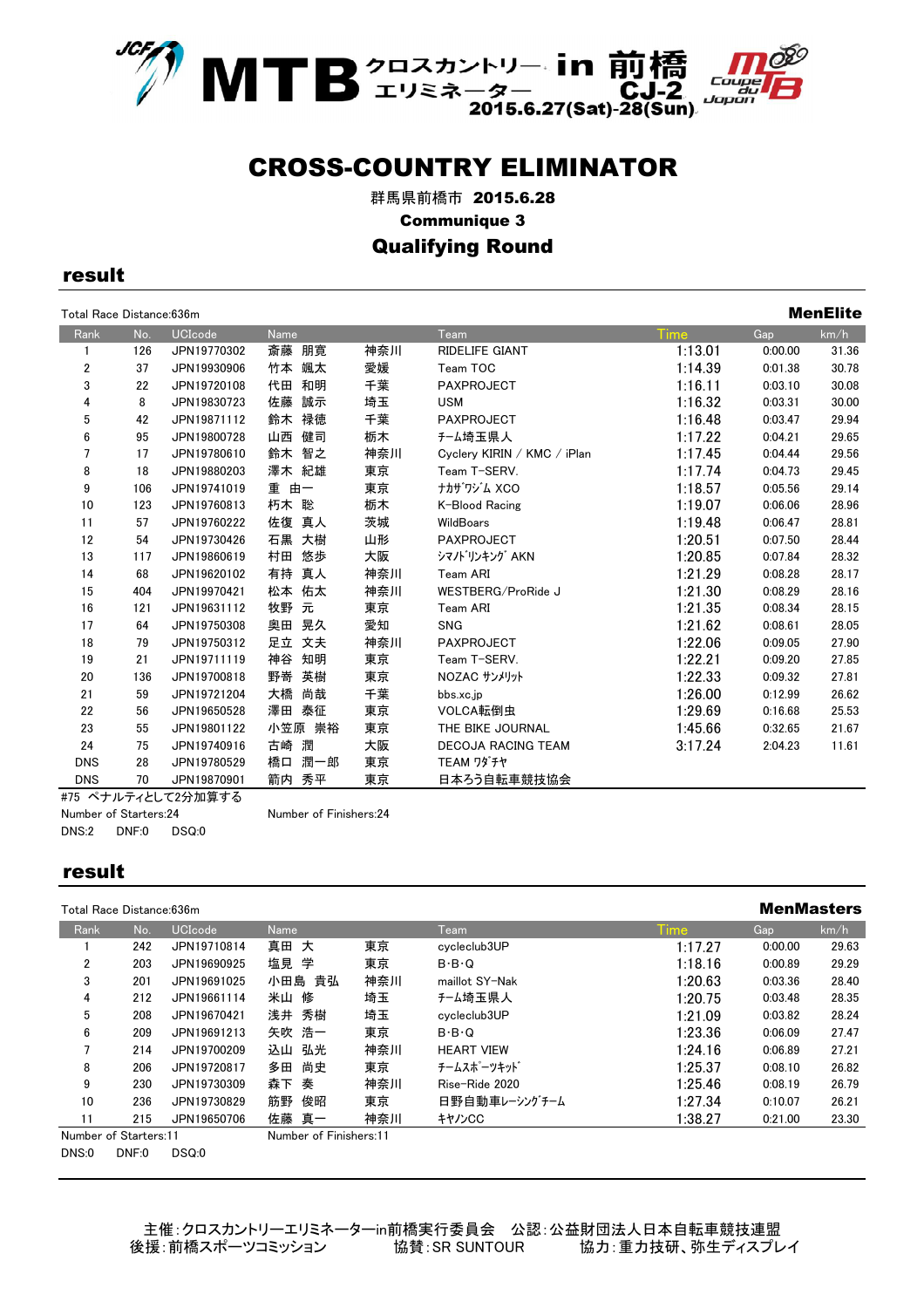

群馬県前橋市 2015.6.28 Communique 3 Qualifying Round

#### result

| Total Race Distance: 636m |     |                |                       |     |                 |             |         |       |
|---------------------------|-----|----------------|-----------------------|-----|-----------------|-------------|---------|-------|
| Rank                      | No. | <b>UCIcode</b> | Name                  |     | Team            | <b>Time</b> | Gap     | km/h  |
|                           | 512 | JPN20010620    | 上野 悠佑太                | 東京  | バイクルームシン & MOMO | 1:16.73     | 0:00.00 | 29.84 |
| 2                         | 502 | JPN19990222    | 宇津 孝太郎                | 神奈川 | カメクリコロッケハリ川輪業   | 1:16.86     | 0:00.13 | 29.79 |
| 3                         | 599 | JPN19990531    | 赤荻 秀弥                 | 栃木  | じてんしゃの杜         | 1:22.34     | 0:05.61 | 27.81 |
| 4                         | 503 | JPN19990616    | 幸田 玲音                 | 東京  | teamAST         | 1:23.20     | 0:06.47 | 27.52 |
| 5                         | 515 | JPN20000607    | 智樹<br>井上              | 東京  | バイクルームシン & MOMO | 1:28.82     | 0.12.09 | 25.78 |
| Number of Starters:5      |     |                | Number of Finishers:5 |     |                 |             |         |       |

DNS:0 DNF:0 DSQ:0

#### result

| Total Race Distance:636m |     |             |                        |     |                     | <b>MenChallengeA</b> |         |       |
|--------------------------|-----|-------------|------------------------|-----|---------------------|----------------------|---------|-------|
| Rank                     | No. | UCIcode     | Name                   |     | Team                | <b>Time</b>          | Gap     | km/h  |
|                          | 605 | JPN19810213 | 秋山 大輔                  | 東京  | ナカザワジム XCO          | 1:19.49              | 0:00.00 | 28.80 |
| 2                        | 600 | JPN19751123 | 小野寺 寛之                 | 東京  | ヘルジタ                | 1:19.84              | 0:00.35 | 28.68 |
| 3                        | 631 | JPN19900331 | 詫間<br>啓耀               | 神奈川 | KhodaaBloom         | 1:19.94              | 0:00.45 | 28.64 |
| 4                        | 655 | JPN19690121 | 洋<br>松本                | 栃木  | じてんしゃの杜             | 1:22.65              | 0:03.16 | 27.70 |
| 5                        | 666 | JPN19930521 | 長尾<br>宏樹               | 福島  | <b>PAXPROJECT</b>   | 1:22.67              | 0:03.18 | 27.70 |
| 6                        | 657 | JPN19710108 | 藤<br>拓也                | 東京  | <b>T22KY</b>        | 1:24.12              | 0:04.63 | 27.22 |
| 7                        | 670 | JPN19690529 | 内野<br>真治               | 東京  | $B \cdot B \cdot Q$ | 1:25.42              | 0:05.93 | 26.80 |
| 8                        | 640 | JPN19700824 | 裕樹<br>宮田               | 栃木  | ラクラク野郎ラテン系          | 1:29.55              | 0:10.06 | 25.57 |
| 9                        | 632 | JPN19720327 | 卓也<br>依田               | 東京  | bbs.xc.jp           | 1:30.72              | 0:11.23 | 25.24 |
| 10                       | 645 | JPN19701002 | 和人<br>谷                | 埼玉  | <b>WAJIN</b>        | 1:31.36              | 0:11.87 | 25.06 |
| 11                       | 646 | JPN19780320 | 遠藤<br>弘樹               | 東京  | WESTBERG/ProRide    | 1:32.78              | 0:13.29 | 24.68 |
| 12                       | 611 | JPN19850403 | 女部田<br>智之              | 埼玉  | cycleclub3UP        | 1:34.14              | 0:14.65 | 24.32 |
| Number of Starters:12    |     |             | Number of Finishers:12 |     |                     |                      |         |       |

DNS:0 DNF:0 DSQ:0

#### result

|       | Total Race Distance:636m |                |                        |     |                           |             | <b>MenChallengeB</b> |       |
|-------|--------------------------|----------------|------------------------|-----|---------------------------|-------------|----------------------|-------|
| Rank  | No.                      | <b>UCIcode</b> | <b>Name</b>            |     | Team                      | <b>Time</b> | Gap                  | km/h  |
|       | 819                      | JPN19761126    | 古郡<br>キヨシ              | 静岡  | minzuu precipice          | 1:20.44     | 0:00.00              | 28.46 |
| 2     | 997                      | JPN19720626    | 和志<br>三上               | 埼玉  | cycleclub3UP              | 1:20.84     | 0:00.40              | 28.32 |
| 3     | 851                      | JPN19770504    | 崇史<br>山口               | 東京  | NOZAC サンメリット              | 1:21.33     | 0:00.89              | 28.15 |
| 4     | 814                      | JPN19690218    | 篠永<br>春彦               | 東京  | かめ風船                      | 1:25.46     | 0:05.02              | 26.79 |
| 5     | 911                      | JPN19681028    | 紀匡<br>吉田               | 埼玉  | <b>ARAI MURACA</b>        | 1:26.59     | 0:06.15              | 26.44 |
| 6     | 922                      | JPN19750215    | 下松 仁                   | 東京  | SPECIALIZED RACING JAPAN  | 1:27.85     | 0:07.41              | 26.06 |
| 7     | 943                      | JPN19731009    | 柳堀<br>伸                | 東京  | Rise-Ride 2020            | 1:28.50     | 0:08.06              | 25.87 |
| 8     | 998                      | JPN19800410    | 宇都木 実                  | 東京  | <b>USM</b>                | 1:29.01     | 0:08.57              | 25.72 |
| 9     | 937                      | JPN19660613    | 巽 克哉                   | 栃木  | じてんしゃの杜                   | 1:29.79     | 0:09.35              | 25.50 |
| 10    | 999                      | JPN19820727    | 飯塚<br>卓也               | 群馬  | RIDE to FUN               | 1:31.34     | 0:10.90              | 25.07 |
| 11    | 877                      | JPN19680410    | 池亀<br>英樹               | 神奈川 | 日本ろう自転車競技協会               | 1:37.03     | 0:16.59              | 23.60 |
| 12    | 873                      | JPN19730129    | 木下 貴之                  | 和歌山 | <b>DECOJA RACING TEAM</b> | 1:41.03     | 0:20.59              | 22.66 |
|       | Number of Starters:12    |                | Number of Finishers:12 |     |                           |             |                      |       |
| DNS:0 | DNF:0                    | DSQ:0          |                        |     |                           |             |                      |       |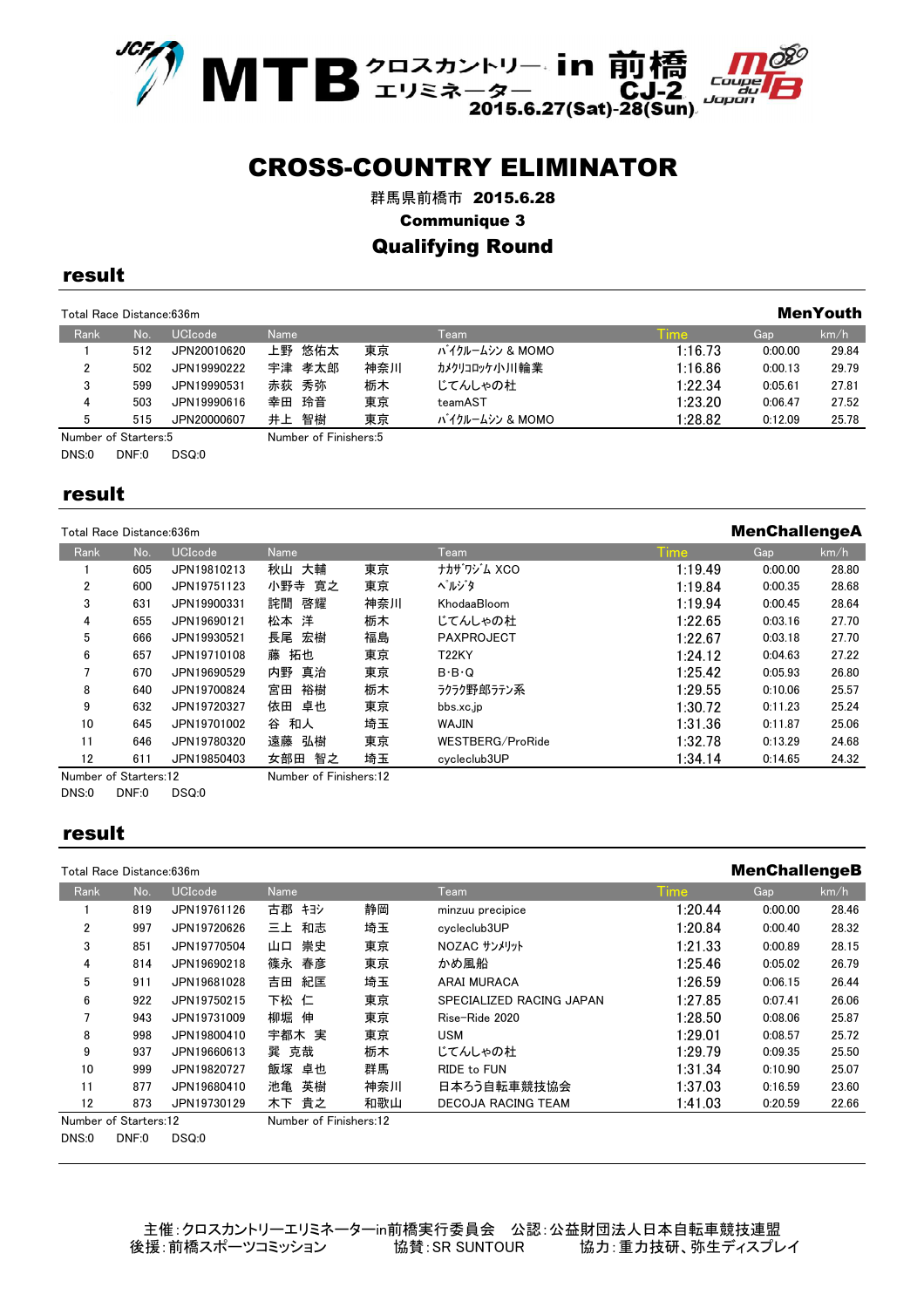

群馬県前橋市 2015.6.28

Communique 3

#### Qualifying Round

#### result

| WomenElite<br>Total Race Distance: 636m |    |                |                       |     |                 |              |         |       |
|-----------------------------------------|----|----------------|-----------------------|-----|-----------------|--------------|---------|-------|
| Rank                                    | No | <b>UCIcode</b> | <b>Name</b>           |     | Team            | <u>l</u> ime | Gap     | km/h  |
|                                         | 6  | JPN19701223    | 広瀬<br>由紀              | 神奈川 | PAXPROJECT      | 1:35.59      | 0:00.00 | 23.95 |
| 2                                       | 8  | JPN19780108    | 川崎 路子                 | 静岡  | USM             | 1:39.00      | 0:03.41 | 23.13 |
| 3                                       |    | JPN19800417    | 橋口 陽子                 | 東京  | TEAM ワダチヤ       | 1:46.05      | 0:10.46 | 21.59 |
| 4                                       | 99 | JPN20010607    | 光永 翔香                 | 神奈川 | バイクルームシン & MOMO | 4:20.09      | 2:44.50 | 8.80  |
| Number of Starters:4                    |    |                | Number of Finishers:4 |     |                 |              |         |       |

DNS:0 DNF:0 DSQ:0

#### result

Total Race Distance:636m

| , ota, , ,aoo <i>b</i> ,ota, ,oo,oo,,,, |     |                |             |      |             |         |       |
|-----------------------------------------|-----|----------------|-------------|------|-------------|---------|-------|
| Rank                                    | No. | <b>UCIcode</b> | <b>Name</b> | Team | <b>Time</b> | Gap     | km/h  |
|                                         |     |                | 堀越 正敏       | 群馬   | 1:25.09     | 0:00.00 | 26.91 |
| 2                                       | 6   |                | 河内 舜        | 東京   | 1:35.70     | 0:10.61 | 23.92 |
| 3                                       | 5   |                | 佐伯 拓也       | 埼玉   | 1:37.28     | 0:12.19 | 23.54 |
| 4                                       | 4   |                | 新井 義一       | 埼玉   | 1:46.44     | 0:21.35 | 21.51 |
| 5                                       | 2   |                | 佐藤 雅人       | 群馬   | 1:53.90     | 0:28.81 | 20.10 |
| 6                                       |     |                | 新井 貫太       | 埼玉   | 3:41.39     | 2:16.30 | 10.34 |
| <b>DNS</b>                              | 3   |                | 有川 毅        | 神奈川  |             |         |       |

Number of Starters:6 Number of Finishers:6

DNS:1 DNF:0 DSQ:0

The President of the Commissaires Panel : Name: TAKAHASHI First name: Hiroshi **ManOnan** 

Signature :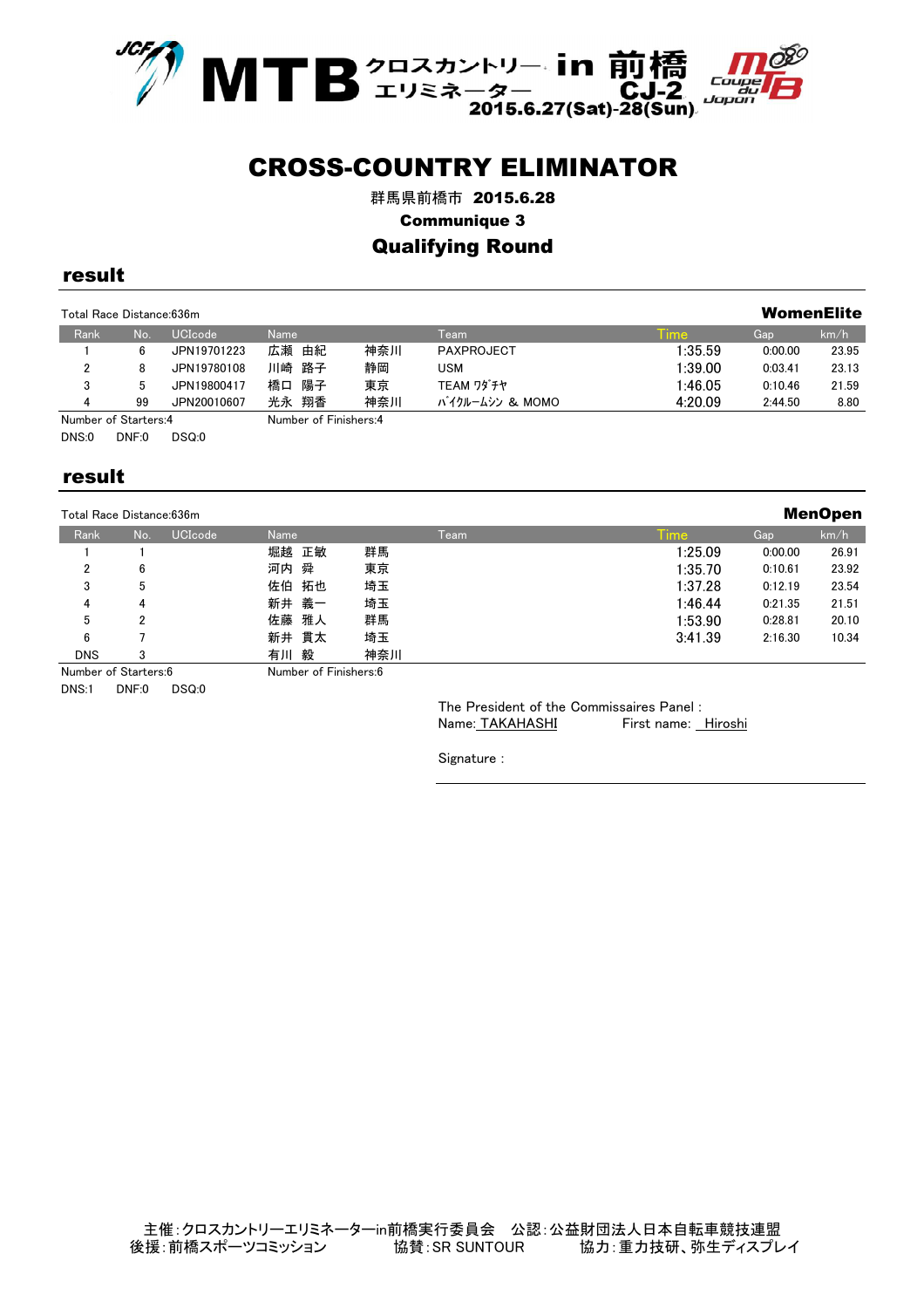



MTB<sup>クロスカントリー</sup>·in前橋<br>2015.6.27(Sat)-28(Sun)

群馬県前橋市 2015.6.28

Communique 5

## Finals

**Results** Menyouth

| Rank             | No. | <b>UCIcode</b> | <b>Name</b> | Pref. | Team            |
|------------------|-----|----------------|-------------|-------|-----------------|
| <b>Big Final</b> |     |                |             |       |                 |
|                  | 502 | JPN19990222    | 宇津 孝太郎      | 神奈川   | カメクリコロッケハリ川輪業   |
| $\overline{2}$   | 512 | JPN20010620    | 上野 悠佑太      | 東京    | バイクルームシン & MOMO |
| 3                | 599 | JPN19990531    | 赤荻 秀弥       | 栃木    | じてんしゃの杜         |
| 4                | 515 | JPN20000607    | 智樹<br>井上    | 東京    | バイクルームシン & MOMO |
| 5                | 503 | JPN19990616    | 幸田 玲音       | 東京    | teamAST         |

Number of Starters:5 Number of Finishers:5 DNS:0 DNF:0 DSQ:0

The President of the Commissaires Panel :

Name: TAKAHASHI

First name: Hiroshi

Signature :

主催:クロスカントリーエリミネーターin前橋実行委員会 公認:公益財団法人日本自転車競技連盟 後援:前橋スポーツコミッション 協賛:SR SUNTOUR 協力:重力技研、弥生ディスプレイ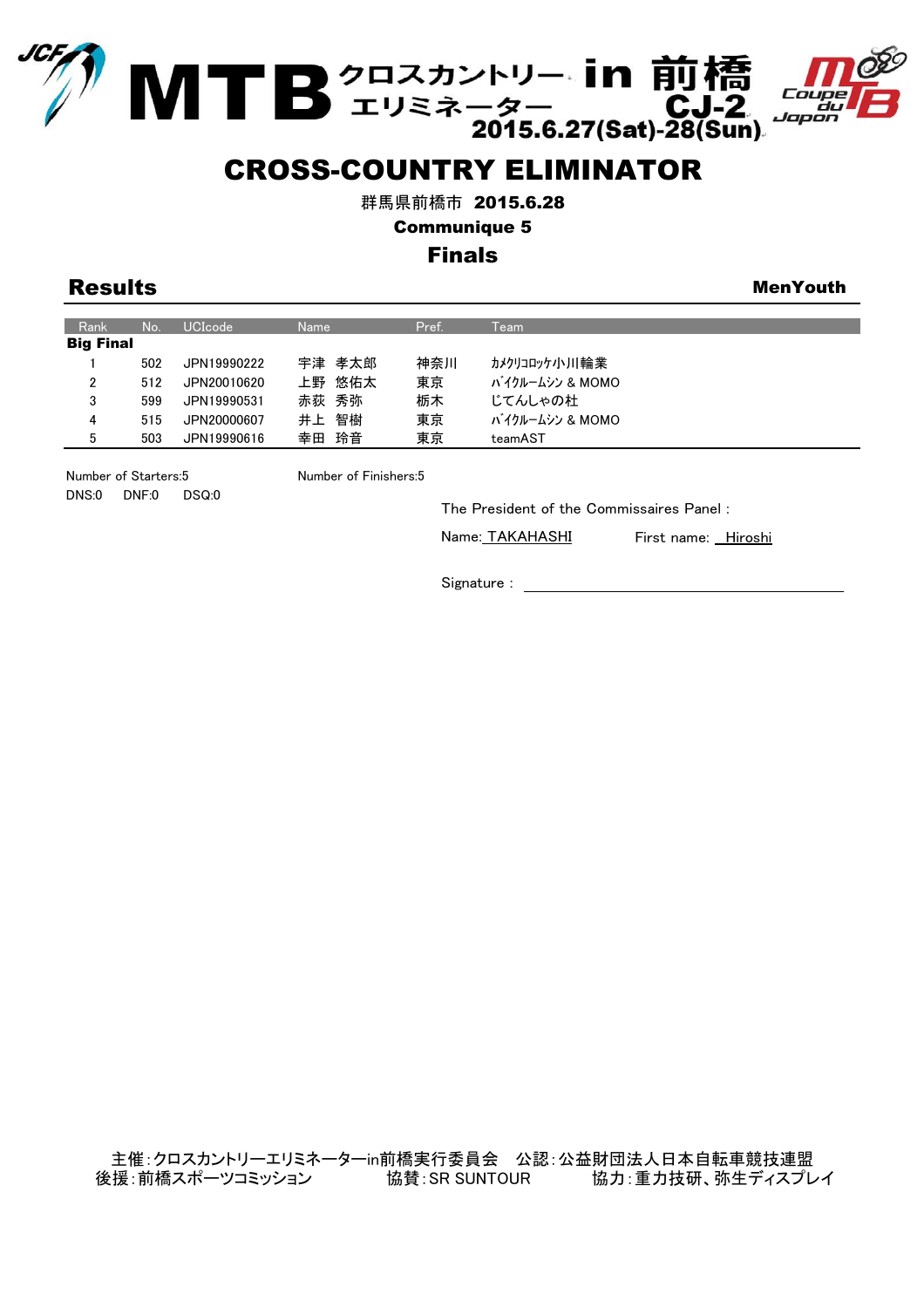



MTB 2ロスカントリー·in 前橋<br>2015.6.27(Sat)-28(Sun)

群馬県前橋市 2015.6.28

Communique 6

## Finals

Results **MenchallengeB** 

| Rank               | No. | <b>UCIcode</b> | <b>Name</b> | Pref. | Team                     |
|--------------------|-----|----------------|-------------|-------|--------------------------|
| <b>Big Final</b>   |     |                |             |       |                          |
|                    | 997 | JPN19720626    | 三上 和志       | 埼玉    | cycleclub3UP             |
| $\overline{2}$     | 819 | JPN19761126    | 古郡 キヨシ      | 静岡    | minzuu precipice         |
| 3                  | 851 | JPN19770504    | 崇史<br>山口    | 東京    | NOZAC サンメリット             |
| 4                  | 814 | JPN19690218    | 篠永 春彦       | 東京    | かめ風船                     |
| <b>Small Final</b> |     |                |             |       |                          |
| 5                  | 943 | JPN19731009    | 柳堀<br>伸     | 東京    | Rise-Ride 2020           |
| 6                  | 911 | JPN19681028    | 紀匡<br>吉田    | 埼玉    | ARAI MURACA              |
| $\overline{7}$     | 877 | JPN19680410    | 英樹<br>池亀    | 神奈川   | 日本ろう自転車競技協会              |
| 8                  | 998 | JPN19800410    | 宇都木 実       | 東京    | USM                      |
| 1/4 Finals         |     |                |             |       |                          |
| 9                  | 922 | JPN19750215    | 下松 仁        | 東京    | SPECIALIZED RACING JAPAN |
| 10                 | 937 | JPN19660613    | 巽 克哉        | 栃木    | じてんしゃの杜                  |
| 11                 | 999 | JPN19820727    | 飯塚 卓也       | 群馬    | RIDE to FUN              |
| 12                 | 873 | JPN19730129    | 木下 貴之       | 和歌山   | DECOJA RACING TEAM       |

DNS:0 DNF:0 DSQ:0

Number of Starters:12 Number of Finishers:12

The President of the Commissaires Panel :

Name: TAKAHASHI

First name: Hiroshi

Signature :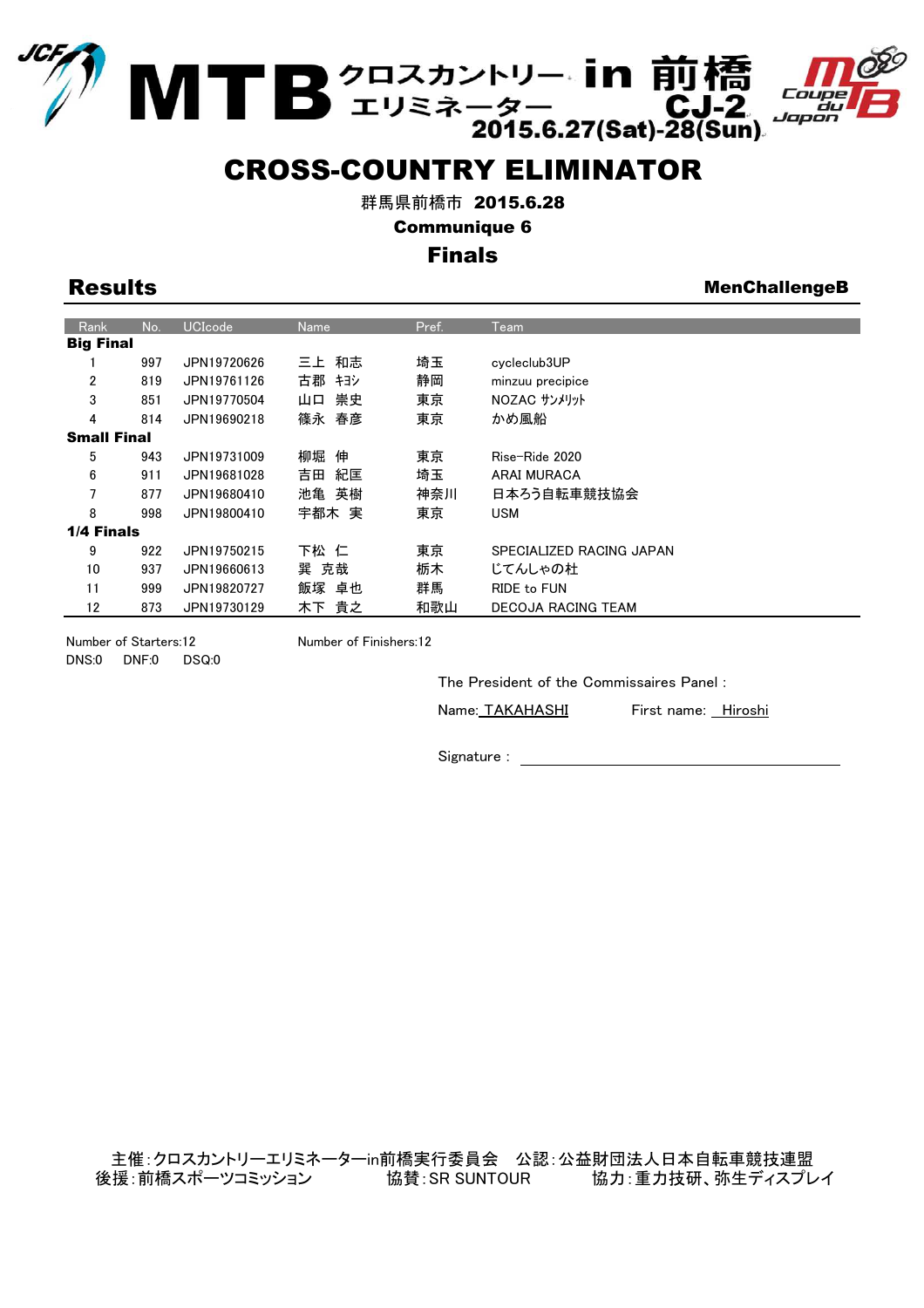



MTB<sup>クロスカントリー</sup>·in 前橋<br>2015.6.27(Sat)-28(Sun)

群馬県前橋市 2015.6.28

Communique 7

## Finals

Results **MenchallengeA** 

| Rank               | No. | <b>UCIcode</b> | <b>Name</b> | Pref. | Team                |
|--------------------|-----|----------------|-------------|-------|---------------------|
| <b>Big Final</b>   |     |                |             |       |                     |
|                    | 631 | JPN19900331    | 詫間 啓耀       | 神奈川   | KhodaaBloom         |
| 2                  | 600 | JPN19751123    | 小野寺 寛之      | 東京    | ヘルジタ                |
| 3                  | 666 | JPN19930521    | 長尾 宏樹       | 福島    | <b>PAXPROJECT</b>   |
| 4                  | 605 | JPN19810213    | 秋山 大輔       | 東京    | ナカザワジム XCO          |
| <b>Small Final</b> |     |                |             |       |                     |
| 5                  | 670 | JPN19690529    | 内野 真治       | 東京    | $B \cdot B \cdot Q$ |
| 6                  | 657 | JPN19710108    | 藤 拓也        | 東京    | <b>T22KY</b>        |
| 7                  | 632 | JPN19720327    | 依田 卓也       | 東京    | bbs.xc.jp           |
| 8                  | 655 | JPN19690121    | 松本 洋        | 栃木    | じてんしゃの杜             |
| 1/4 Finals         |     |                |             |       |                     |
| 9                  | 640 | JPN19700824    | 裕樹<br>宮田    | 栃木    | ラクラク野郎ラテン系          |
| 10                 | 645 | JPN19701002    | 和人<br>谷     | 埼玉    | <b>MILAW</b>        |
| 11                 | 646 | JPN19780320    | 弘樹<br>遠藤    | 東京    | WESTBERG/ProRide    |
| 12                 | 611 | JPN19850403    | 女部田<br>智之   | 埼玉    | cycleclub3UP        |
|                    |     |                |             |       |                     |

DNS:0 DNF:0 DSQ:0

Number of Starters:12 Number of Finishers:12

The President of the Commissaires Panel :

Name: TAKAHASHI First name: Hiroshi

Signature :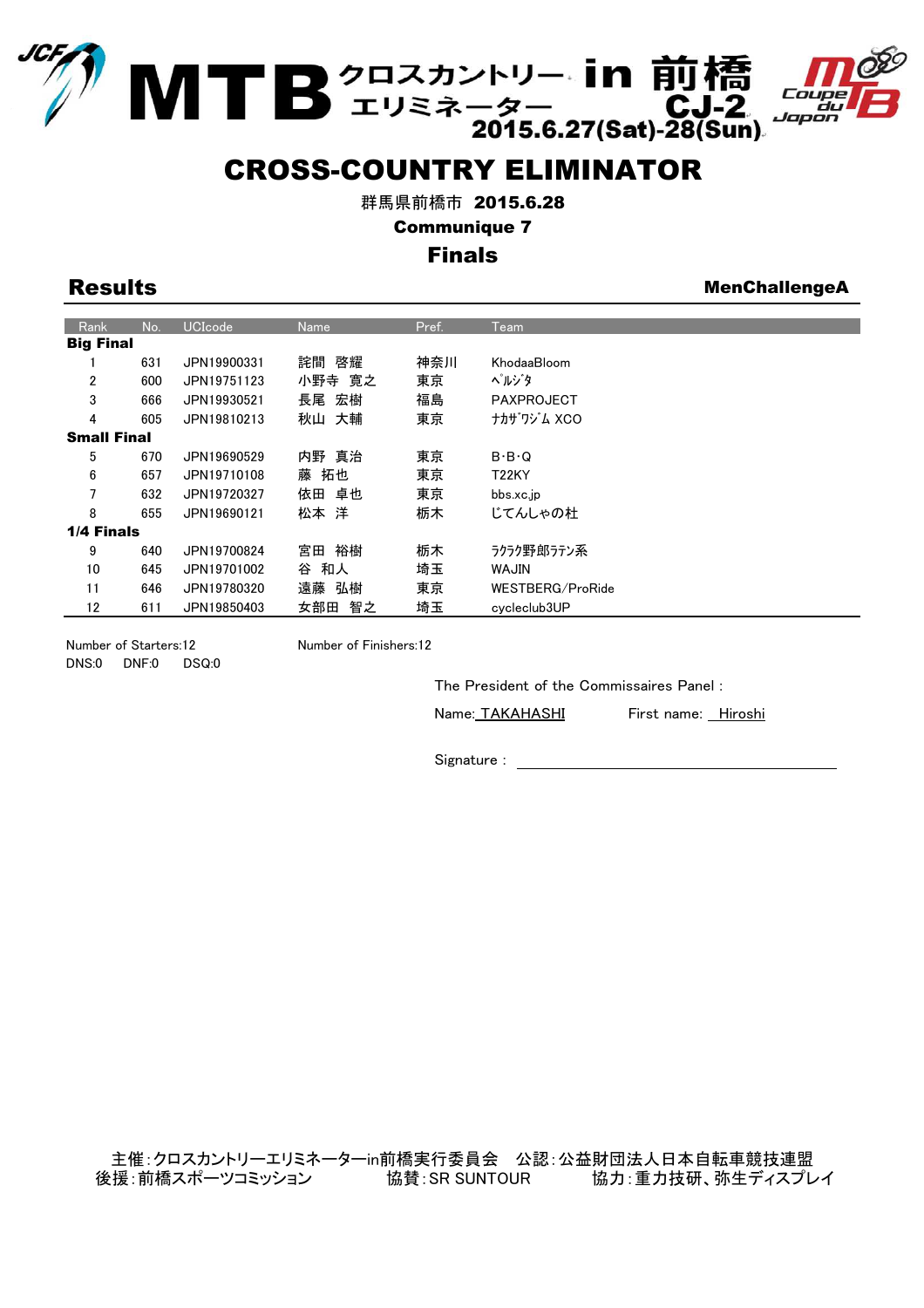



MTB 2ロスカントリー·in 前橋<br>2015.6.27(Sat)-28(Sun)

群馬県前橋市 2015.6.28

Communique 8

### Finals

Results **Mental Contract Contract Contract Contract Contract Contract Contract Contract Contract Contract Contract Contract Contract Contract Contract Contract Contract Contract Contract Contract Contract Contract Contract** 

| Rank               | No. | <b>UCIcode</b> | <b>Name</b> | Pref. | Team                |            |
|--------------------|-----|----------------|-------------|-------|---------------------|------------|
| <b>Big Final</b>   |     |                |             |       |                     |            |
|                    | 203 | JPN19690925    | 塩見 学        | 東京    | $B \cdot B \cdot Q$ |            |
| $\overline{2}$     | 206 | JPN19720817    | 多田<br>尚史    | 東京    | チームスポーツキット゛         |            |
| 3                  | 242 | JPN19710814    | 真田<br>大     | 東京    | cycleclub3UP        |            |
| 4                  | 201 | JPN19691025    | 小田島 貴弘      | 神奈川   | maillot SY-Nak      |            |
| <b>Small Final</b> |     |                |             |       |                     |            |
| 5                  | 212 | JPN19661114    | 米山 修        | 埼玉    | チーム埼玉県人             |            |
| 6                  | 209 | JPN19691213    | 矢吹 浩一       | 東京    | $B \cdot B \cdot Q$ |            |
| $\overline{7}$     | 214 | JPN19700209    | 込山 弘光       | 神奈川   | <b>HEART VIEW</b>   |            |
| 1/4 Finals         |     |                |             |       |                     |            |
| 8                  | 230 | JPN19730309    | 奏<br>森下     | 神奈川   | Rise-Ride 2020      |            |
| 9                  | 236 | JPN19730829    | 筋野<br>俊昭    | 東京    | 日野自動車レーシングチーム       |            |
| 10                 | 215 | JPN19650706    | 佐藤 真一       | 神奈川   | キャノンCC              |            |
| 11                 | 208 | JPN19670421    | 秀樹<br>浅井    | 埼玉    | cycleclub3UP        | <b>DNS</b> |

Number of Starters:10 Number of Finishers:10 DNS:1 DNF:0 DSQ:0

The President of the Commissaires Panel :

Name: TAKAHASHI

First name: Hiroshi

Signature : with the state of the state of the state of the state of the state of the state of the state of the state of the state of the state of the state of the state of the state of the state of the state of the state

主催:クロスカントリーエリミネーターin前橋実行委員会 公認:公益財団法人日本自転車競技連盟 後援:前橋スポーツコミッション 協賛:SR SUNTOUR 協力:重力技研、弥生ディスプレイ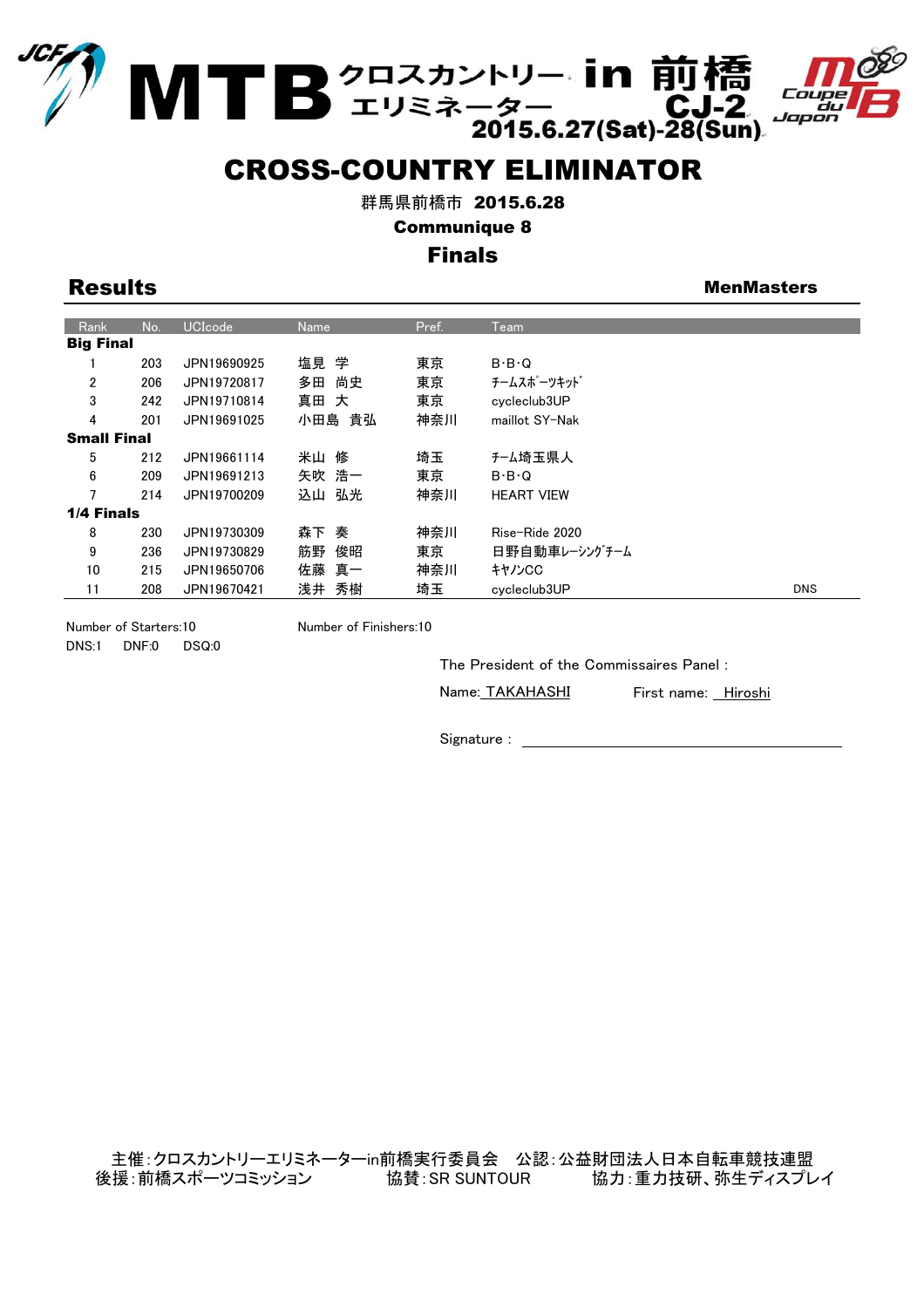



MTB<sup>クロスカントリー</sup>·in前橋<br>2015.6.27(Sat)-28(Sun)

群馬県前橋市 2015.6.28

Communique 9

## Finals

Results WomenElite

| Rank             | No: | <b>UCIcode</b> | Name          | Pref. | Team            |
|------------------|-----|----------------|---------------|-------|-----------------|
| <b>Big Final</b> |     |                |               |       |                 |
|                  | 8   | JPN19780108    | 川崎 路子         | 静岡    | USM             |
| 2                | 5   | JPN19800417    | 陽子<br>橋口      | 東京    | TEAM ワダチヤ       |
| 3                | 99  | JPN20010607    | 光永 翔香<br>$**$ | 神奈川   | バイクルームシン & MOMO |
| 4                | 6   | JPN19701223    | 由紀<br>広瀬      | 神奈川   | PAXPROJECT      |

Number of Starters:4 Number of Finishers:4 DNS:0 DNF:0 DSQ:0

The President of the Commissaires Panel :

\*\*=Youth

Name: TAKAHASHI

First name: Hiroshi

Signature : with the set of the set of the set of the set of the set of the set of the set of the set of the set of the set of the set of the set of the set of the set of the set of the set of the set of the set of the set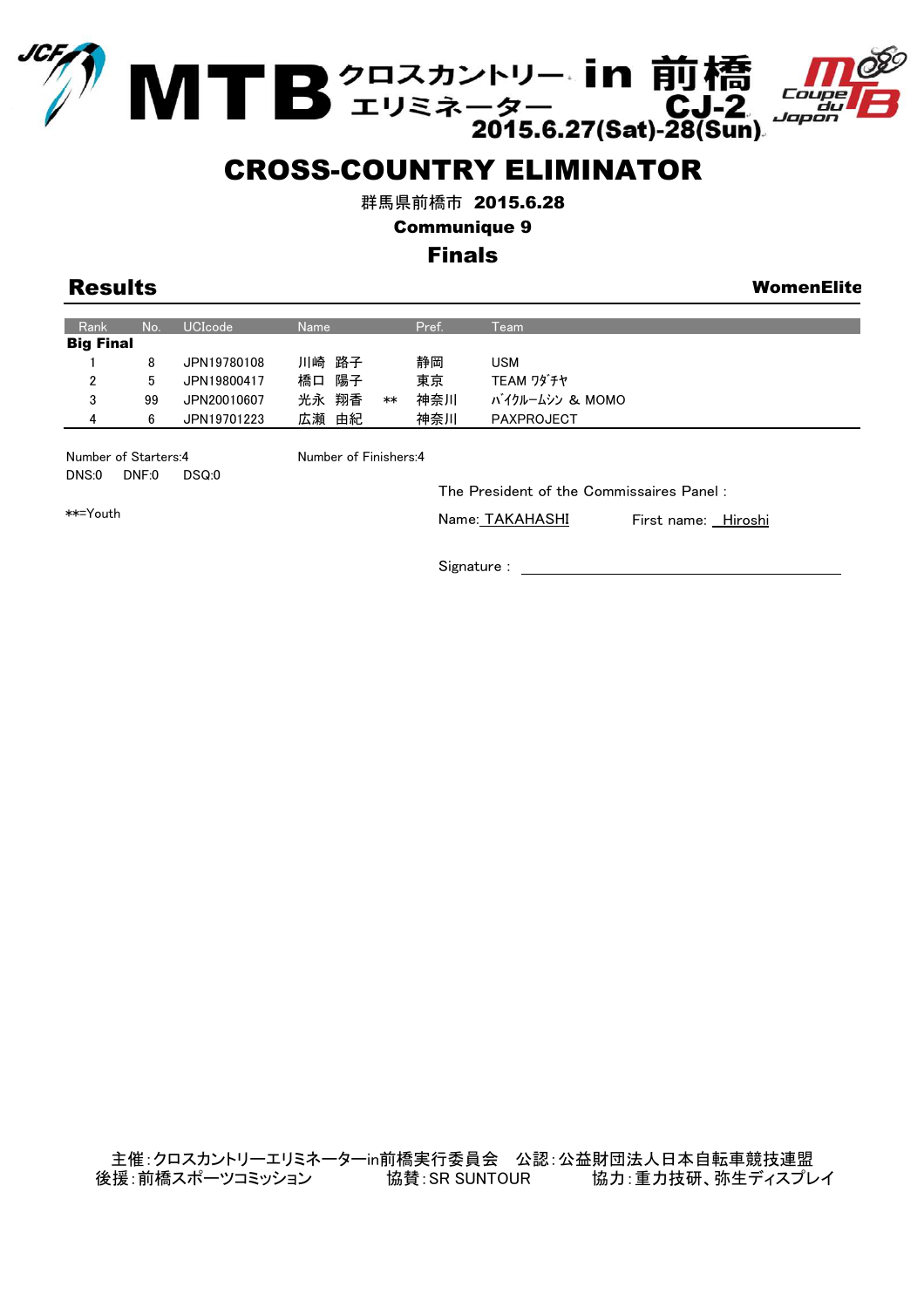



MTB<sup>クロスカントリー、in 前橋<br>2015.6.27(Sat)-28(Sun)</sup>

群馬県前橋市 2015.6.28

Communique 10

#### Finals

| <b>Results</b> | <b>MenElite</b> |
|----------------|-----------------|
|                |                 |

| Rank               | No. | <b>UCIcode</b> | Name            | Pref. | Team                        |
|--------------------|-----|----------------|-----------------|-------|-----------------------------|
| <b>Big Final</b>   |     |                |                 |       |                             |
| 1                  | 17  | JPN19780610    | 鈴木 智之           | 神奈川   | Cyclery KIRIN / KMC / iPlan |
| 2                  | 42  | JPN19871112    | 鈴木 禄徳           | 千葉    | <b>PAXPROJECT</b>           |
| 3                  | 55  | JPN19801122    | 小笠原 崇裕          | 東京    | THE BIKE JOURNAL            |
| 4                  | 126 | JPN19770302    | 斎藤 朋寛           | 神奈川   | <b>RIDELIFE GIANT</b>       |
| <b>Small Final</b> |     |                |                 |       |                             |
| 5                  | 8   | JPN19830723    | 誠示<br>佐藤        | 埼玉    | <b>USM</b>                  |
| 6                  | 95  | JPN19800728    | 健司<br>山西        | 栃木    | チーム埼玉県人                     |
| $\overline{7}$     | 18  | JPN19880203    | 澤木 紀雄           | 東京    | Team T-SERV.                |
| 8                  | 22  | JPN19720108    | 代田 和明           | 千葉    | PAXPROJECT                  |
| 1/4 Finals         |     |                |                 |       |                             |
| 9                  | 37  | JPN19930906    | 竹本 颯太<br>$\ast$ | 愛媛    | Team TOC                    |
| 10                 | 106 | JPN19741019    | 重<br>由一         | 東京    | ナカザワジム XCO                  |
| 11                 | 57  | JPN19760222    | 佐復 真人           | 茨城    | WildBoars                   |
| 12                 | 54  | JPN19730426    | 石黒 大樹           | 山形    | <b>PAXPROJECT</b>           |
| 13                 | 117 | JPN19860619    | 村田 悠歩           | 大阪    | シマノト <sup>・</sup> リンキング AKN |
| 14                 | 68  | JPN19620102    | 真人<br>有持        | 神奈川   | Team ARI                    |
| 15                 | 404 | JPN19970421    | 松本 佑太<br>**     | 神奈川   | WESTBERG/ProRide J          |
| 16                 | 121 | JPN19631112    | 牧野 元            | 東京    | Team ARI                    |
| 1/8 Finals         |     |                |                 |       |                             |
| 17                 | 123 | JPN19760813    | 朽木 聡            | 栃木    | K-Blood Racing              |
| 18                 | 64  | JPN19750308    | 晃久<br>奥田        | 愛知    | <b>SNG</b>                  |
| 19                 | 79  | JPN19750312    | 足立 文夫           | 神奈川   | <b>PAXPROJECT</b>           |
| 20                 | 21  | JPN19711119    | 神谷<br>知明        | 東京    | Team T-SERV.                |
| 21                 | 136 | JPN19700818    | 野嵜<br>英樹        | 東京    | NOZAC サンメリット                |
| 22                 | 59  | JPN19721204    | 尚哉<br>大橋        | 千葉    | bbs.xc.jp                   |
| 23                 | 56  | JPN19650528    | 澤田<br>泰征        | 東京    | VOLCA転倒虫                    |
| 24                 | 75  | JPN19740916    | 潤<br>古崎         | 大阪    | <b>DECOJA RACING TEAM</b>   |

Number of Starters:24 Number of Finishers:24 DNS:0 DNF:0 DSQ:0

\*=U23 \*\*=Junior The President of the Commissaires Panel :

Name: TAKAHASHI

First name: Hiroshi

Signature : \_

主催:クロスカントリーエリミネーターin前橋実行委員会 公認:公益財団法人日本自転車競技連盟 後援:前橋スポーツコミッション 協賛:SR SUNTOUR 協力:重力技研、弥生ディスプレイ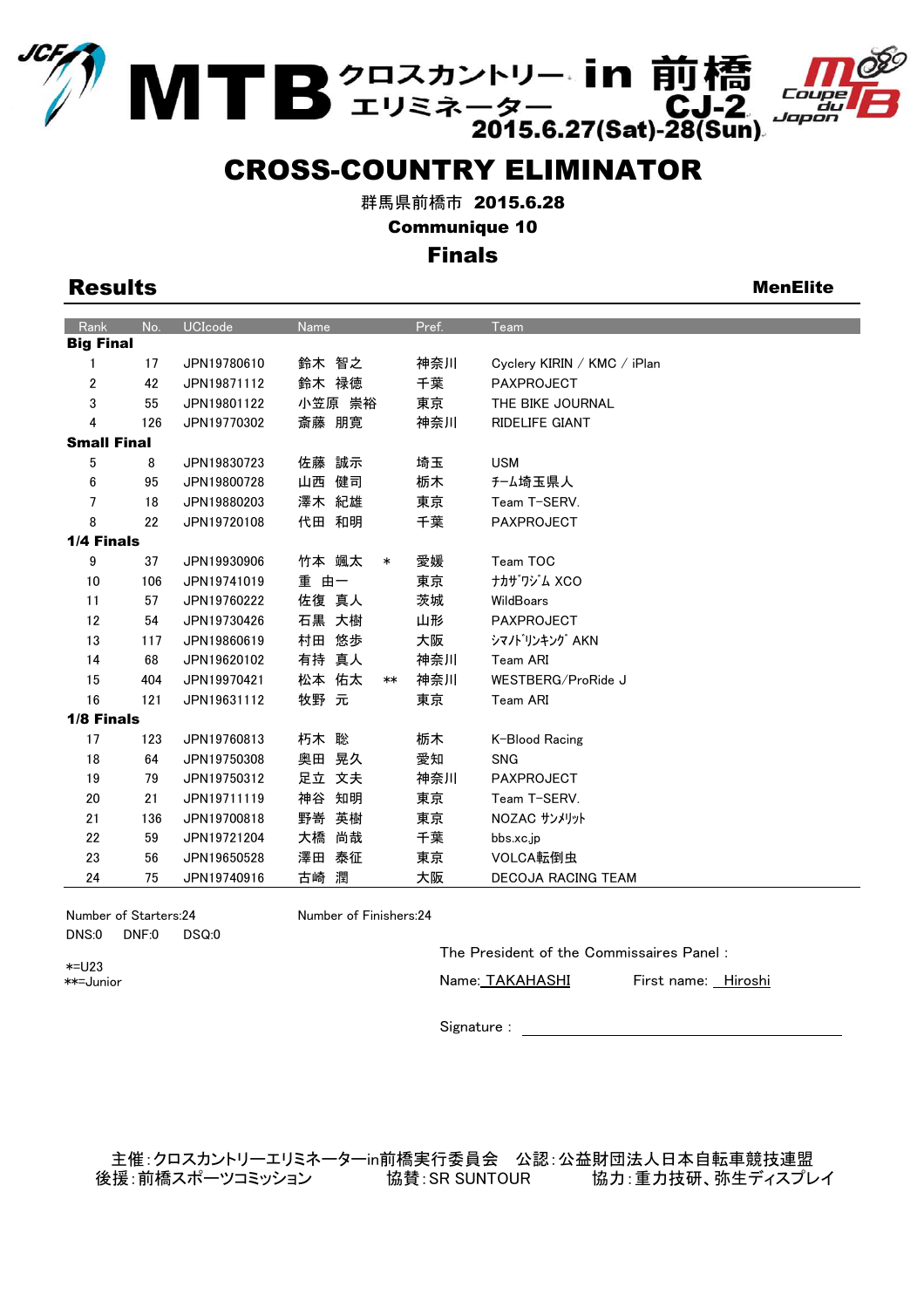

群馬県前橋市 2015.6.28

## MenElite

| <b>Bib</b> | Heat1    | Rank |
|------------|----------|------|
| 126        | 朋寛<br>斎勝 |      |
| 121        | Φť<br>元  |      |
| 64         | 晃久       |      |
|            |          |      |

1/8Final

|     |          |      | . <u>.</u> .    | IAN 7736 711 212 |            |             |      |
|-----|----------|------|-----------------|------------------|------------|-------------|------|
| Bib | Heat2    | Rank | 06              | 重<br>由           |            |             |      |
| 18  | 紀雄<br>澤木 |      | -01<br><u>.</u> | <b>华</b> 县<br>ᇨ  |            |             |      |
| 106 | 重        |      |                 |                  |            |             |      |
| 75  | 潤<br>崎   |      |                 |                  | <b>Bib</b> | Semi-Final1 | Rank |
|     |          |      |                 |                  | 42         | 禄徳<br>鈴木    |      |

| <b>Bib</b> | Heat3  | Rank |
|------------|--------|------|
| 8          | c滕     |      |
|            | 田<br>歩 |      |
| 136        | 嵜<br>英 |      |
|            |        |      |

| <b>Bib</b> | Heat4    | Rank |
|------------|----------|------|
|            | 石黒       |      |
|            | 徳        |      |
|            | 尚哉<br>ъ. |      |
|            |          |      |

| <b>Bib</b> | Heat <sub>5</sub> | Rank |
|------------|-------------------|------|
| 37         |                   |      |
| 404        | 石太                |      |
| ٥g         |                   |      |
|            |                   |      |

| <b>Bib</b> | Heat <sub>6</sub> | Rank |
|------------|-------------------|------|
|            |                   |      |
| 55         | 笠原<br>崇裕          |      |
| 123        |                   |      |
|            |                   |      |

| Bib | Heat7    | Rank   |            |            |      |
|-----|----------|--------|------------|------------|------|
| 68  | 有持<br>真人 |        |            |            |      |
| 22  | 代田<br>和明 | n<br>ے |            |            |      |
| 21  | 神谷<br>知明 | 3      | <b>Bib</b> | Heat4      | Rank |
|     |          |        | 95         | 健司<br>त्रम |      |

|            |                   |      | ᅩ  | ╵  | イロウナ |  |
|------------|-------------------|------|----|----|------|--|
| <b>Bib</b> | Heat <sub>8</sub> | Rank | 57 | 複  | 真人   |  |
| 95         | 健司<br>ऋ           |      | 68 | 有持 | `重人  |  |
| 57         | 佐復<br>真人          |      |    |    |      |  |
| 56         | 泰征<br>澤田          |      |    |    |      |  |
|            |                   |      |    |    |      |  |

| 1 Z I | け入士」<br>ノレ |      |            |          |      |
|-------|------------|------|------------|----------|------|
| 64    | 晃久<br>奥田   | ບ    | <b>Bib</b> | Heat1    | Rank |
|       |            |      | 18         | ,雄<br>澤  |      |
|       |            |      | 126        | 斎藤<br>朋寛 |      |
| Bib   | Heat2      | Rank | 106        | 重<br>由   |      |
| 18    | 雄<br>澤     |      | 121        | 出行 甲子    |      |

|       | .                           |      |     |           |              |            |                    |       |
|-------|-----------------------------|------|-----|-----------|--------------|------------|--------------------|-------|
| 野嵜    | 英樹                          |      | Bib | 'Heat2    | <b>IRank</b> |            |                    |       |
|       |                             |      | 42  | 禄徳<br>鈴木  |              |            |                    |       |
|       |                             |      |     | 誠示<br>佐藤  |              | <b>Bib</b> | <b>Small Final</b> | IRank |
| Heat4 |                             | Rank | 54  | ロ黒<br>ヘイジ |              |            | 誠示<br>佐藤           |       |
| 石黒    | ヽ蚀                          |      | 117 | 悠歩<br>村田  |              | 95         | 健司<br>山西           |       |
| .     | $\sim$ $\sim$ $\sim$ $\sim$ |      |     |           |              |            | ___<br>.           |       |

| 404 |                   |      |            |                   |      |
|-----|-------------------|------|------------|-------------------|------|
| 79  |                   | υ    | <b>Bib</b> | Heat <sub>3</sub> | Rank |
|     |                   |      | 55         | 小笠原<br>崇裕         |      |
|     |                   |      |            | 智.                |      |
| Bib | Heat <sub>6</sub> | Rank | כפ         |                   |      |
|     | ↛<br>桇            |      | 404        |                   |      |

|            |          |                            |     |          |       | . . | .  | =∼ |   |
|------------|----------|----------------------------|-----|----------|-------|-----|----|----|---|
| Bib        | Heat7    | Rank                       |     |          |       | 95  | 山西 | 健司 | 3 |
| 68         | 真人<br>有持 |                            |     |          |       | 22  | 代田 | 和明 | 4 |
| 22         | 代田<br>和明 |                            |     |          |       |     |    |    |   |
| 21         | 神谷<br>知明 | 3                          | Bib | Heat4    | lRank |     |    |    |   |
|            |          |                            | 95  | 健司<br>Ⅰ西 |       |     |    |    |   |
|            |          |                            | 22  | 和明<br>代田 |       |     |    |    |   |
| <b>Rih</b> | $H = 48$ | $\mathsf{R}_{\mathsf{2n}}$ | 57  | 佐復<br>曺  | ◠     |     |    |    |   |

| 75      | 潤<br>ī崎  | 3    | <b>Bib</b> | ISemi−Final1 | Rank |
|---------|----------|------|------------|--------------|------|
|         |          |      | 42         | 禄徳<br>鈴木     |      |
|         |          |      | 26         | 斎藤<br>朋寛     | n    |
| Bib     | Heat3    | Rank | 18         | 紀雄<br>澤<br>ᄌ | 3    |
| $\circ$ | 佐藤<br>誠示 |      |            | 誠示<br>佐藤     | 4    |

1/4Final Semi-Final Semi-Final Semi-Final Semi-Final Semi-Final Semi-Final Semi-Final Semi-Final Semi-Final Semi-Final Semi-Final Semi-Final Semi-Final Semi-Final Semi-Final Semi-Final Semi-Final Semi-Final Semi-Final Semi

|     |          |      |    | .  | .  |  |            |                    |              |
|-----|----------|------|----|----|----|--|------------|--------------------|--------------|
|     |          |      |    | 佐藤 | 誠示 |  | <b>Bib</b> | <b>Small Final</b> | <b>IRank</b> |
| Bib | Heat4    | Rank | 54 | 石黒 | 大樹 |  |            | 誠示<br>佐藤           |              |
| 54  | 大樹<br>石黒 |      | 17 | 村田 | 悠歩 |  | 95         | 健司<br> 西           |              |
| 42  | 禄徳<br>鈴木 |      |    |    |    |  | 18         | 紀雄<br>濹            |              |
| 59  | 尚哉<br>大橋 |      |    |    |    |  | 22         | 和明<br>代田           |              |

| --- |           | . |     |               |              |                          |               |       |
|-----|-----------|---|-----|---------------|--------------|--------------------------|---------------|-------|
| 37  | 颯太<br>竹木  |   |     |               |              | <b>Bib</b>               | Final<br>lBig | IRank |
| 404 | 松本<br>14人 |   |     |               |              | $\overline{\phantom{a}}$ | 智之<br>╹鈴フ     |       |
| 79  | ╱╮╱╲      |   | Bib | Heat3         | <b>IRank</b> | 42                       | 禄徳<br>「鈴木     |       |
|     |           |   | 55  | 崇裕<br>\笠原     |              | 55                       | 崇裕<br>〝笠原     |       |
|     |           |   | . – | 智之<br>௯<br>亚卫 |              | 126                      | 朋寛<br>斎藤      |       |
|     |           |   |     |               |              |                          |               |       |

| 123        | 朽木<br>聡   |             | <b>Bib</b> | Semi-Final2 | Rank     |
|------------|-----------|-------------|------------|-------------|----------|
|            |           |             | 55         | 崇裕<br>小笠原   |          |
|            |           |             |            | 鈴木<br>智之    | $\Omega$ |
| <b>Bib</b> | Heat7     | <b>Rank</b> | 95         | 健司<br>山西    | 31       |
| 68         | 真人<br> 有持 |             | りり         | 代田<br>和明    | 4        |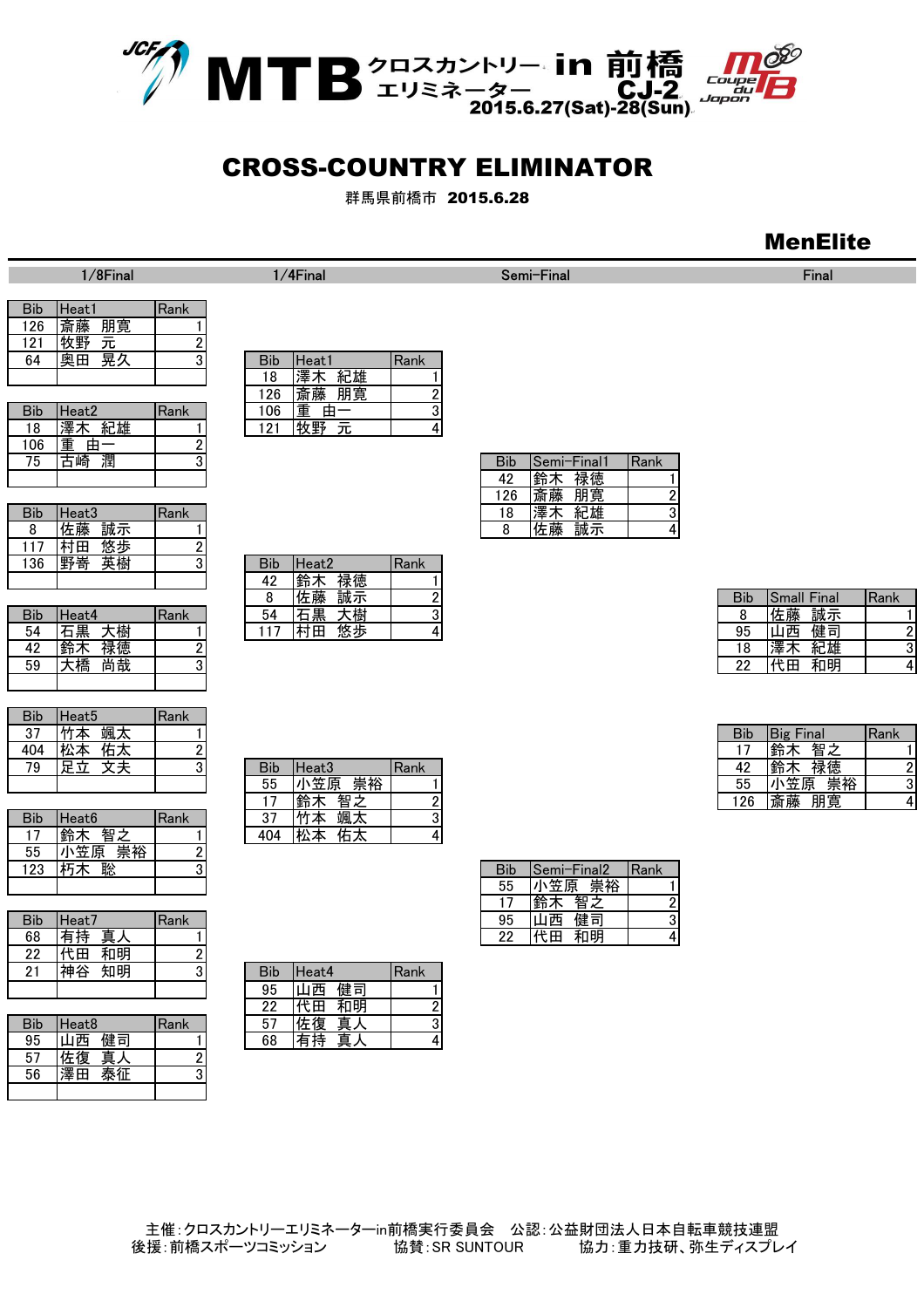

群馬県前橋市 2015.6.28

## **WomenElite**

Semi-Final Final Final Final Final Final Final Final Final Final Final Final Final

| Bib | <b>Big Final</b> | Rank |
|-----|------------------|------|
|     | 路子<br>`崎         |      |
|     | 陽子               |      |
| 99  | ™香               |      |
|     |                  |      |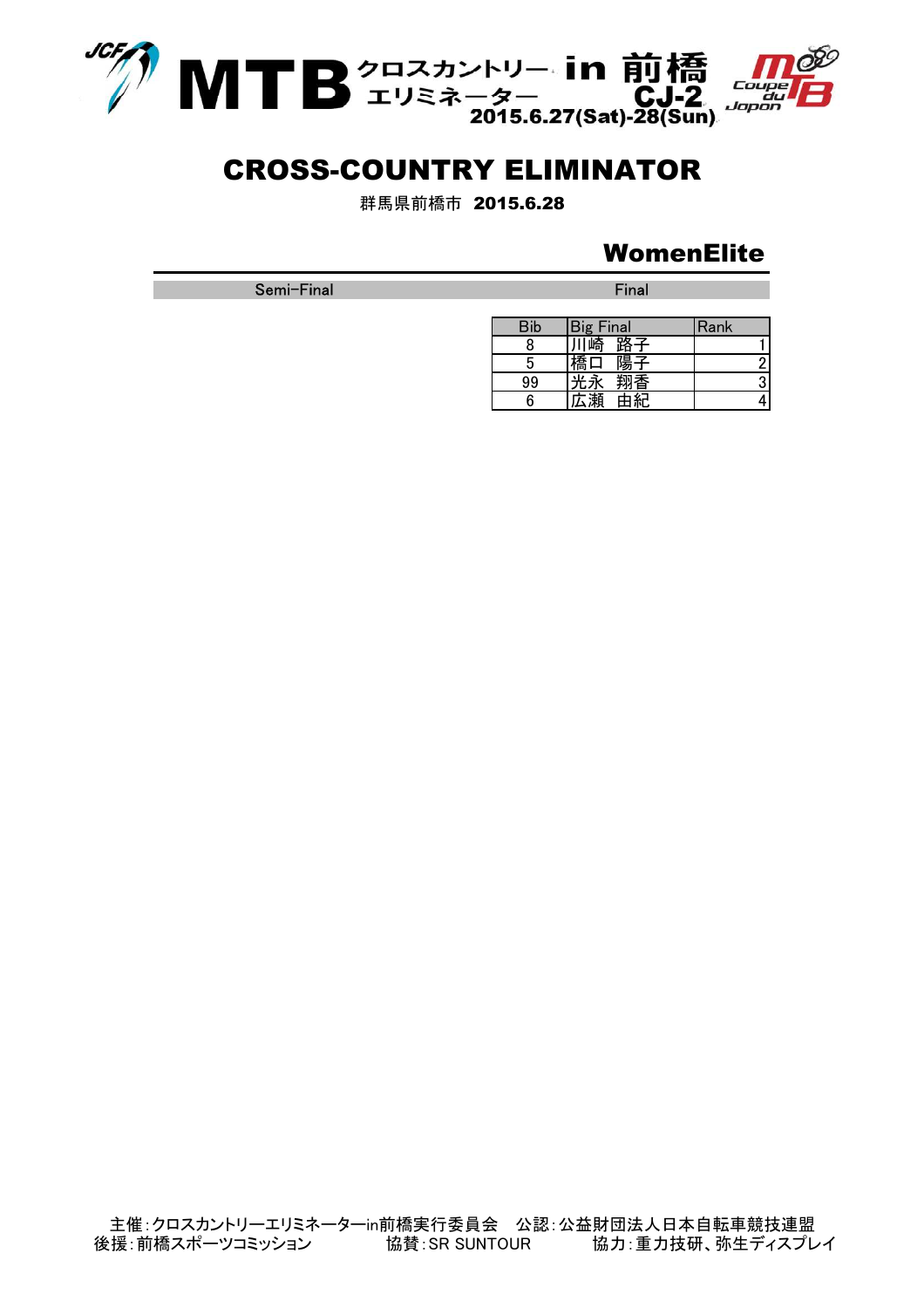

群馬県前橋市 2015.6.28

#### **MenMasters**

1/4Final Final Semi-Final Semi-Final Semi-Final Semi-Final Semi-Final Semi-Final Semi-Final Semi-Final Semi-Final Semi-Final Semi-Final Semi-Final Semi-Final Semi-Final Semi-Final Semi-Final Semi-Final Semi-Final Semi-Fina

| <b>Bib</b> | Heat 1   | Rank |
|------------|----------|------|
| 242        | 真田       |      |
| 206        | 尚史<br>多田 |      |
| 230        | 奏        |      |
|            |          |      |

| <b>Bib</b> | Semi-Final1 | Rank |
|------------|-------------|------|
| 242        | 囲           |      |
| 206        | 多田<br>尚史    |      |
| 212        | 修           |      |
|            |             |      |

<u>Bib Semi-Final2 Rank</u><br>203 塩見 学

201 小田島 貴弘 2 209 矢吹 浩一 3

203 塩見 学<br>201 小田島

214 込山 弘光 4

| 212 | 修<br>米山  |            | <b>Bib</b> | <b>Small Final</b> | Rank |
|-----|----------|------------|------------|--------------------|------|
| 208 | 秀樹<br>浅井 | <b>DNS</b> | 010<br>ے ا | را رعيدا<br>修      |      |
|     |          |            | 209        | 一、一<br>午肠<br>一     | וח   |
|     |          |            | 214        | 弘光<br>以山<br>~-     | າ    |
|     |          |            |            |                    |      |

|                   |              | Bib | Final<br>Big | <b>IRank</b> |
|-------------------|--------------|-----|--------------|--------------|
| Heat <sup>®</sup> | <b>IRank</b> | 203 | 坣<br> 塩見     |              |
| 学<br>塩見           |              | 206 | 尚史<br>l多田    |              |
| 弘光<br>込山          |              | 242 | 真田           |              |
| 筋野<br>俊昭          |              | 201 | 貴弘<br>小田島    |              |

| <b>Bib</b> | Heati             | <b>Rank</b> |  |  |  |                  |                    |      |
|------------|-------------------|-------------|--|--|--|------------------|--------------------|------|
| 212        | 11.1.<br>修<br>٠ш. |             |  |  |  | <b>Bib</b>       | <b>Small Final</b> | Rank |
| 208        | 秀樹<br>建井          | <b>DNS</b>  |  |  |  | <b>010</b><br>ᄼᅠ | 修<br>जरमा<br>⊞⊼    |      |
|            |                   |             |  |  |  | 209              | 浩一<br>矢吹           |      |
|            |                   |             |  |  |  | 214              | 以山<br>弘光           |      |

| <b>Bib</b> | Heat1    | Rank |
|------------|----------|------|
| 203        | 坣<br>塩見  |      |
| 214        | 弘光       |      |
| 236        | 甲子<br>埈昭 |      |
|            |          |      |

| <b>Bib</b> | Heat1   | Rank |
|------------|---------|------|
| 201        | 小田島 貴弘  |      |
| 209        | 浩       |      |
| 215        | 真<br>・曝 |      |
|            |         |      |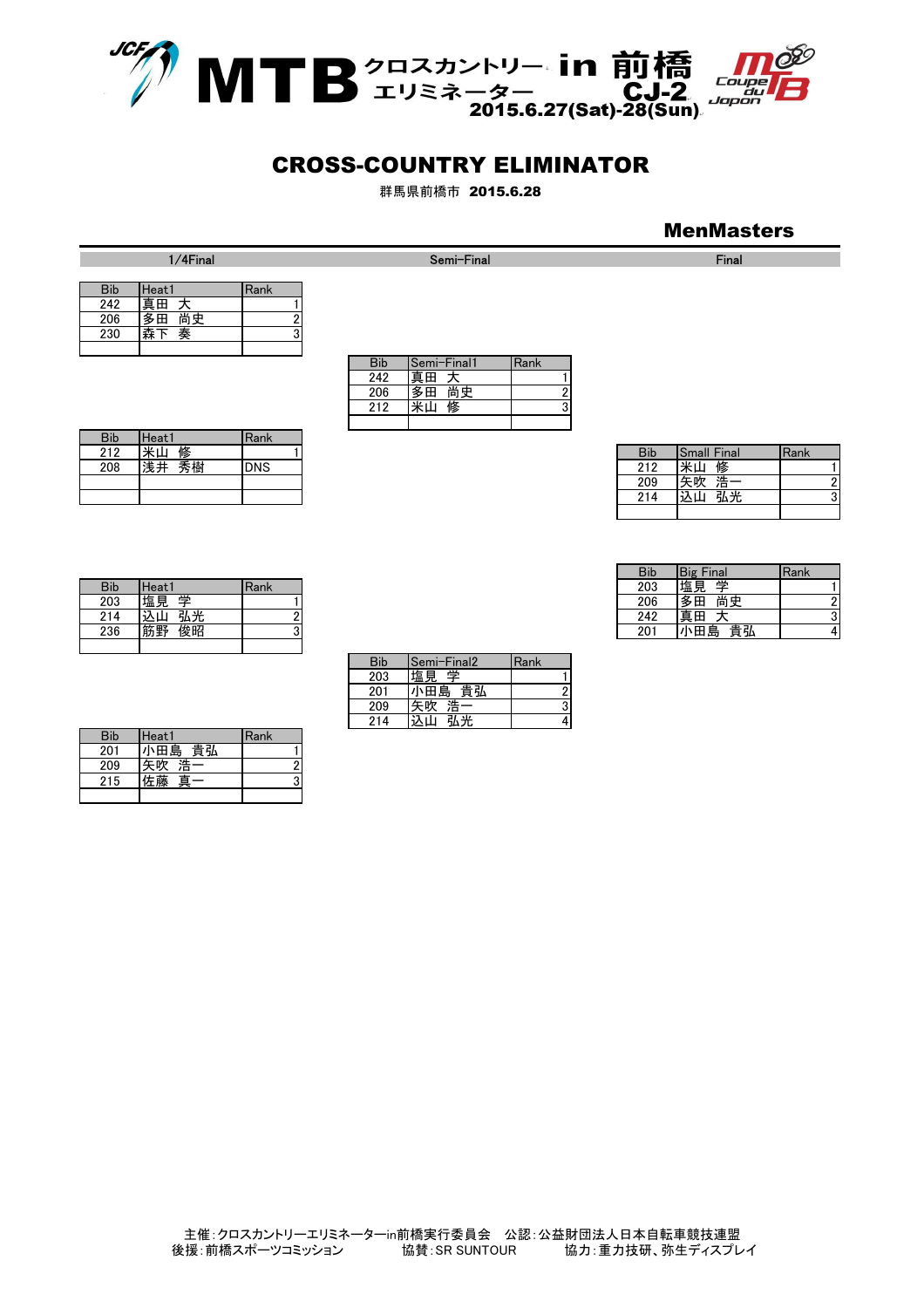

群馬県前橋市 2015.6.28

## MenYouth

Semi-Final Final Final Final Final Final Final Final Final Final Final Final Final

| <b>Bib</b> | <b>Big Final</b> | Rank |
|------------|------------------|------|
| 502        | 孝太郎<br>宇津        |      |
| 512        |                  |      |
| 599        | 夰                |      |
| 515        | t.               |      |
| 503        | 玲音               |      |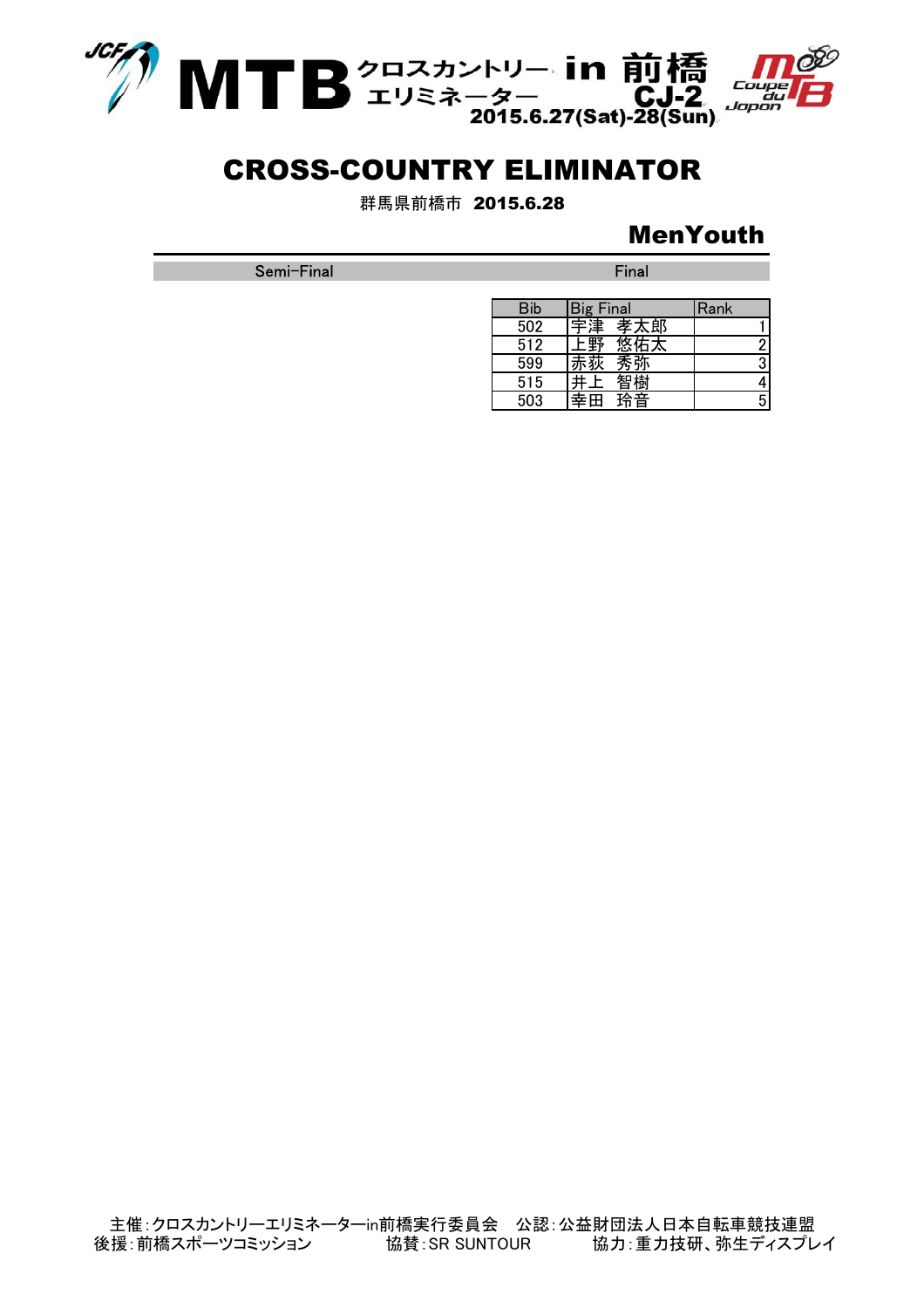

群馬県前橋市 2015.6.28

## MenChallengeA

| <b>Bib</b> | Heat1    | Rank |
|------------|----------|------|
| 605        | 大輔<br>秋山 |      |
| 632        | 卓也<br>依田 |      |
| 640        | 宮田       |      |
|            |          |      |

| <b>Bib</b> | Semi-Final1 | Rank |
|------------|-------------|------|
| 666        | 長尾 宏樹       |      |
| 605        | 秋山<br>大輔    |      |
| 655        | 洋           |      |
| 632        | 卓也<br>中     |      |

| 666 | 宏樹<br> 長尾                |  | <b>Bib</b> | Small Final       | Rank |
|-----|--------------------------|--|------------|-------------------|------|
| 655 | 洋<br>松本<br>$^{\prime +}$ |  | 670        | 真治<br>内野          |      |
| 611 | 智之<br>:部田<br>ば           |  | 657        | 藤<br>拓也           |      |
|     |                          |  | 632        | 依田<br>卓也          |      |
|     |                          |  | 655        | ≄≎<br>\∦∖<br>ባムላት |      |

|            |           |             | <b>Bib</b> | Final<br>Big | Rank |
|------------|-----------|-------------|------------|--------------|------|
| <b>Bib</b> | Heat3     | <b>Rank</b> | 631        | 啓耀<br>詫間     |      |
| 600        | 寛之<br>\野寺 |             | 600        | 小野寺<br>寛之    |      |
| 670        | 真治<br>内野  |             | 666        | 宏樹<br>長尾     |      |
| 645        | 谷<br>和人   |             | 605        | 秋山<br>大輔     | 41   |

| $\sim$ | $\overline{\phantom{a}}$ | $\overline{\phantom{0}}$ | ٠ |  |
|--------|--------------------------|--------------------------|---|--|
|        |                          |                          |   |  |
|        |                          |                          |   |  |
|        |                          |                          |   |  |
|        |                          |                          |   |  |
|        |                          |                          |   |  |
|        |                          |                          |   |  |
|        |                          |                          |   |  |
|        |                          |                          |   |  |
|        |                          |                          |   |  |
|        |                          |                          |   |  |
|        |                          |                          |   |  |
|        |                          |                          |   |  |
|        |                          |                          |   |  |

Bib Heat2 Rank<br>666 長尾 宏樹

| <b>Bib</b> | Heat <sub>3</sub> | Rank |
|------------|-------------------|------|
| 600        | 寛之<br>•野寺         |      |
| 670        | 真治<br>野           |      |
| 645        | 谷                 |      |
|            |                   |      |

| <b>Bib</b> | Heat4    | Rank |
|------------|----------|------|
| 631        | 詫間       |      |
| 657        | ١h.<br>撛 |      |
| 646        | 藤        |      |
|            |          |      |

| Bib | Semi-Final2 | Rank |
|-----|-------------|------|
| 631 | 詫間<br>啓耀    |      |
| 600 | 野寺<br>寛之    |      |
| 670 | 真治<br>野     |      |
| 657 |             |      |

1/4Final Final Semi-Final Semi-Final Semi-Final Semi-Final Semi-Final Semi-Final Semi-Final Semi-Final Semi-Final Semi-Final Semi-Final Semi-Final Semi-Final Semi-Final Semi-Final Semi-Final Semi-Final Semi-Final Semi-Fina